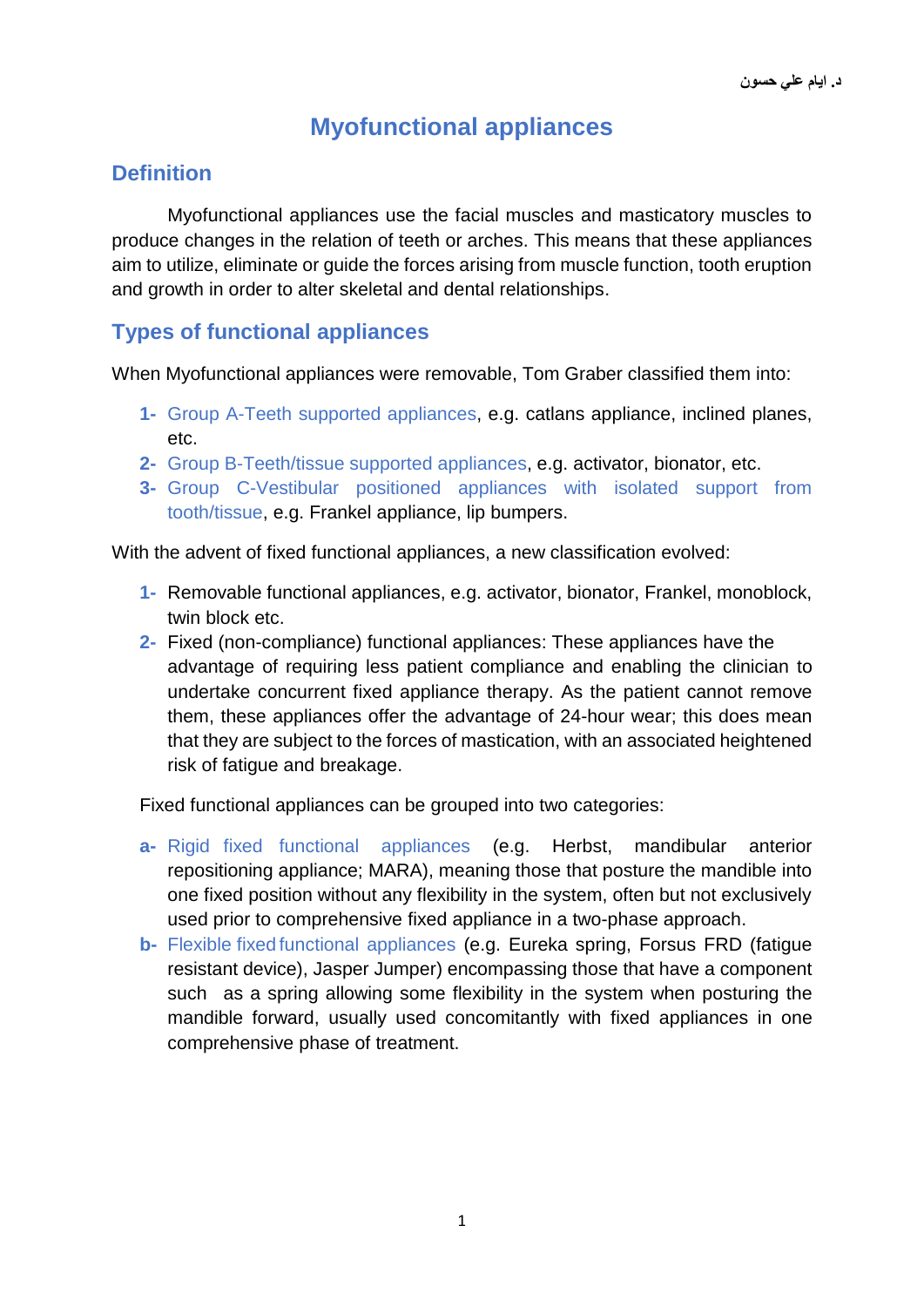## **Indications and designs of functional appliances**

There are various indications and designs of functional appliances. The most common indication is to correct Class II malocclusion by posturing the mandible forward in growing patients in an attempt to utilize the individual's growth potential.

Although the use of functional appliances is synonymous with the treatment of an increased overjet and a Class II malocclusion. This, however, does not mean that they have not been used in the treatment of Class III malocclusion. Indeed, for every functional appliance for Class II correction, there is usually a version for the treatment of Class III malocclusion.

It has been suggested that the treatment time should not be less than 12 months, followed by a retention period of the same length, before the commencement of the second - phase treatment with a fixed appliance.

# **Functional appliances and Class II malocclusion**

The effect of functional appliances therapy in the correction of Class II can be divided as follows:

- **- On the skeletal pattern:**
- 1- Induce a temporary acceleration in mandibular growth rate.
- 2- Induce an artificial forward positioning of the condyles.
- 3- Remodelling of the glenoid fossa.
- 4- Restrain of the forward maxillary growth.
- 5- Increase lower anterior facial height.

#### **- On the dentition:**

- 1- Retroclination of maxillary incisors.
- 2- Distal tipping of the maxillary posteriors.
- 3- Proclination of mandibular incisors.
- 4- Mesial tipping of the lower dentition.

#### **- On the soft tissue:**

Soft tissue changes commensurate with functional appliance therapy typically reflect underlying skeletal and dento-alveolar changes. In particular, overjet reduction is likely to enhance lip competence, while increases in lower anterior facial height typically result in unfurling of the lower lip, with a decrease in the depth of the labiomental fold.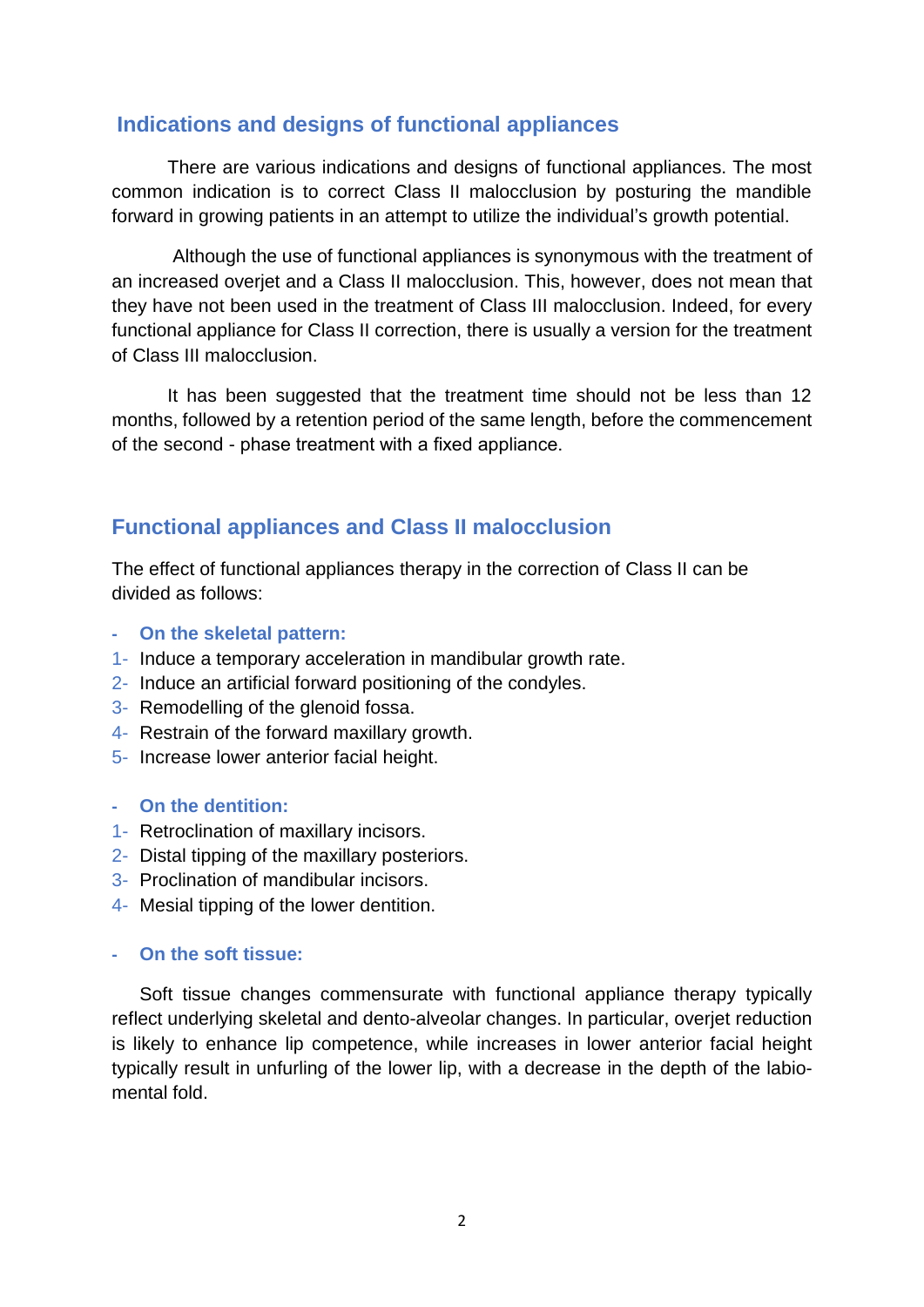# **Indication and case selection for functional appliance therapy to correct Class II malocclusion**

There are a number of accepted indications for successful functional appliance therapy as well as indications for a particular appliance or modification. These are:

#### **1- Age**

Functional appliance therapy is typically undertaken in a growing Class II patient, ideally during the period of maximal pre-pubertal growth. The importance of timing reflects the ability of a functional appliance to modify mandibular growth. This growth modification effect is enough to address significant class II dental relationship and has been shown to produce skeletal changes which appear to diminish by skeletal maturity.

Prediction of the peak timing of mandibular growth has proven complex, with limited correlation between chronological age and rate of growth, however, arbitrarily, chronological age of 10 to 13 years in females and 11 to 14 years in males are typically regarded as conductive to successful functional therapy.

To assess patients' maturity status and if the pubertal growth spurt has happened yet or is in progress, the followings have been advocated as tools to predict the maximal rate of mandibular growth:

- **a-** Standing height measurements: They involve recording the standing height at four monthly intervals from 9 years of age.
- **b-** Hand-wrist radiographs.
- **c-** Cervical vertebrae maturation (CVM) status.
- **d-** Secondary sex characteristics.

#### **2- Growth pattern:**

It can be divided into the following:

#### **a- Vertical skeletal pattern:**

Functional appliances are typically indicated in the presence of average to reduced lower anterior facial height.

#### **b- Antero-posterior skeletal pattern:**

The amount of change in the antero-posterior projection of the mandible has been shown to be positively correlated with the extent of the initial inter- maxillary skeletal discrepancy and SNB value in isolation. With lower SNB values likely to increase more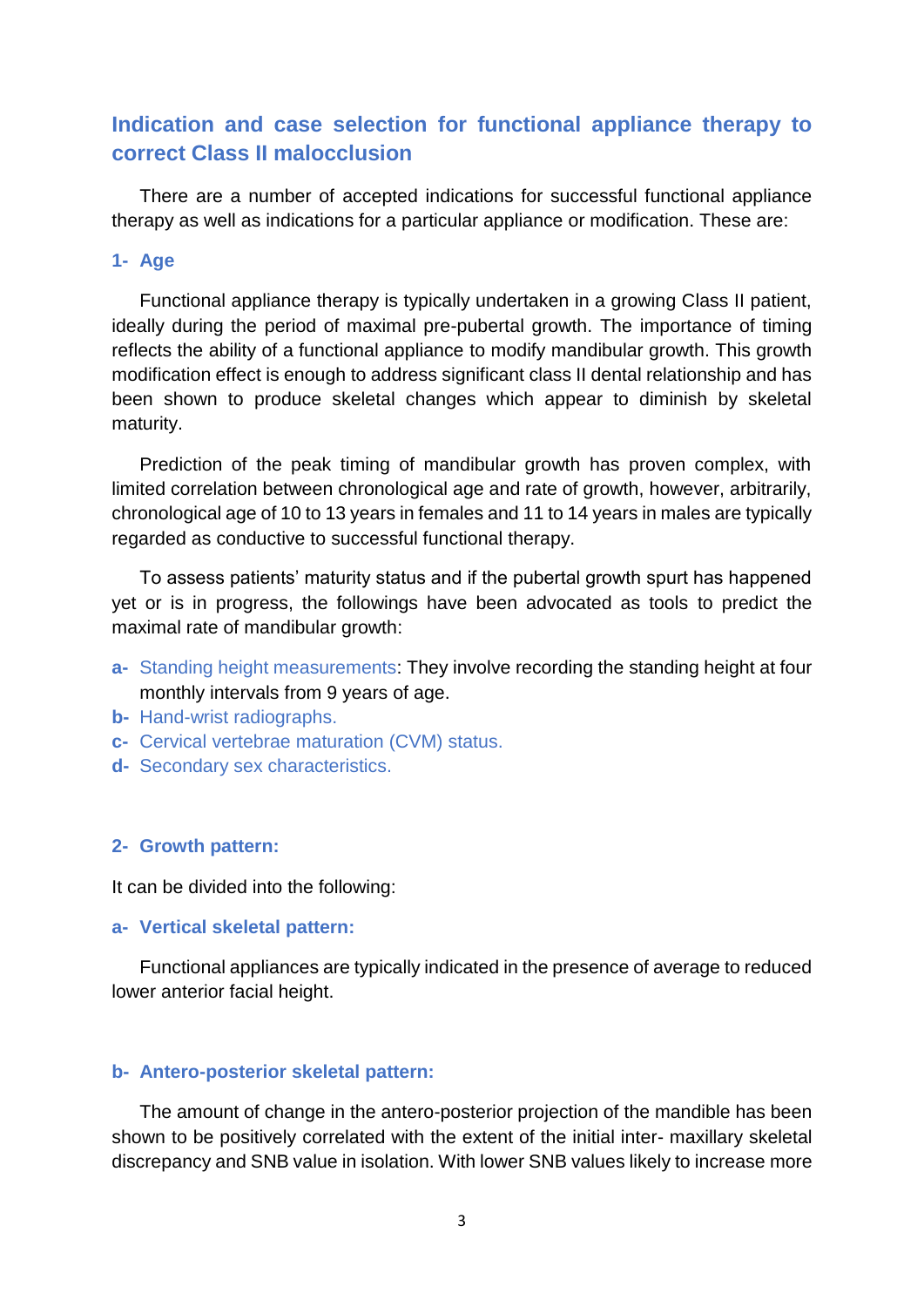significant during treatment than higher values. This finding may reflect the requirement for a greater degree of skeletal change in those with more significant skeletal discrepancy. The majority of studies have demonstrated forward movement of Pogonion of approximately 1-3mm during functional appliance therapy.

#### **c- Transverse skeletal pattern:**

Most functional appliances are capable of a degree of transverse correction. Fixed variants, such as Herbst appliance, may incorporated rapid palatal expansion. Removable variants typically rely on midline expansion screws or springs (e.g. coffin spring) to achieve transverse improvement through tipping movements.

### **3- Patient and family cooperation**

# **Examples of functional appliances used for correction Class II Malocclusion**

## **1- Removable functional appliances:**

#### **a- Activator:**

This removable appliance was developed by Andresen in 1908 and subsequently popularized as the Andresen–Häupl appliance (Figure 1.1). The original Andresen activator was rigid, tooth-borne and loosely fitting. It was a bulky appliance, with acrylic blocks covering the palate and both arches. Also, it was constructed to hold the mandible in a protrusive position, or to cause the mandible to occlude in a protrusive position.



**Figure 1.1: Activator**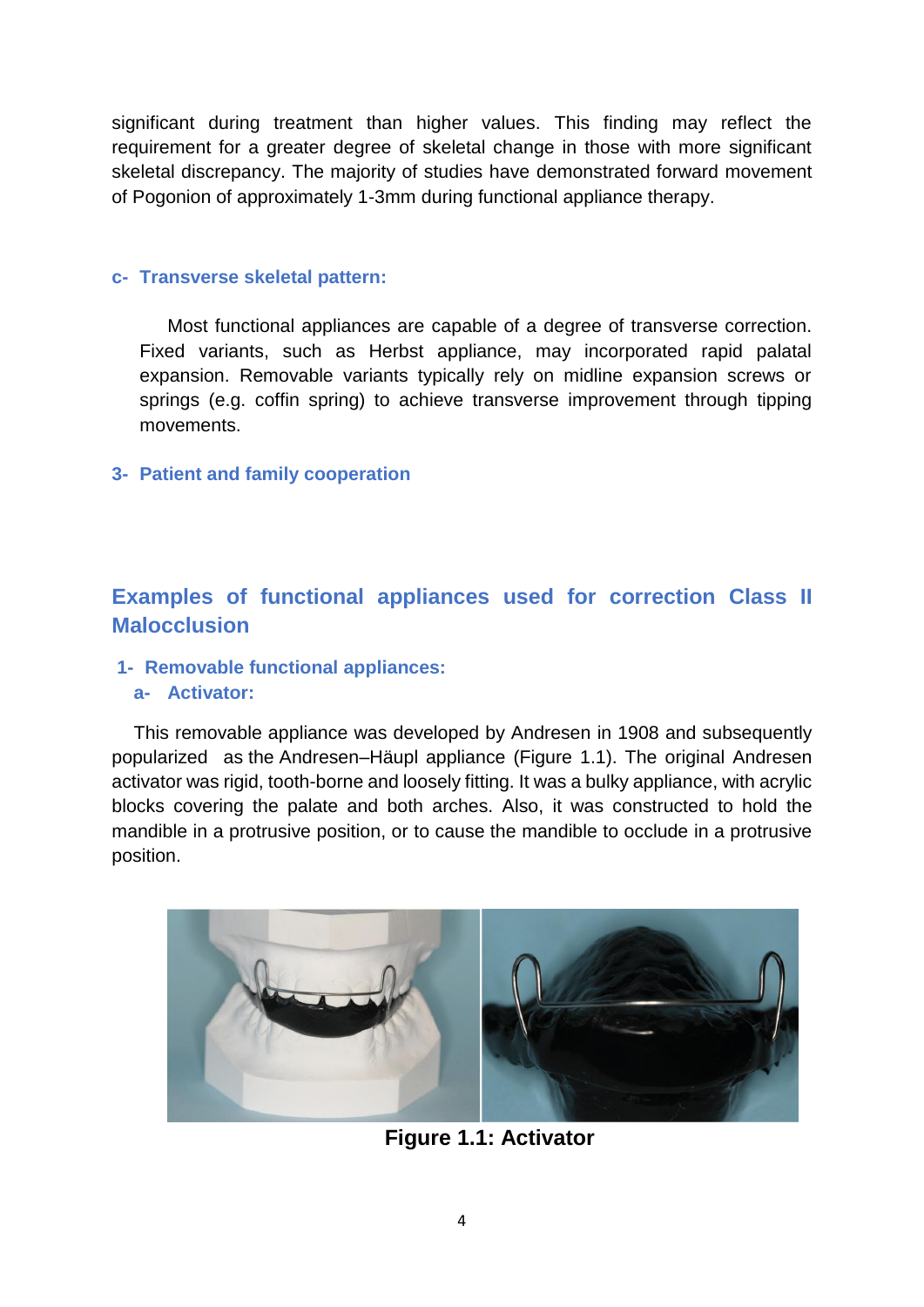## **b- Bionator:**

Wilhelm Balters has developed activators of reduced bulk, known as bionators (Figure 1.2). The upper and lower components of bionator were connected by a wire, facilitating incremental activation.



**Figure 1.2: Bionator**

## **c- Functional regulator 2 (FR2):**

It was developed by Dr. Rolf Fränkel. He exhibited records of patients achieving major occlusal changes and improvement of facial appearance with the use of a group of appliances that are referred to as functional regulators (FR). The first version of this appliance, FR1, was used in Class II malocclusion with mal-aligned teeth; the FR2 was used in patients with a large overjet or deep overbite; the FR3 for the correction of Class III malocclusion; and the FR4 for the correction of anterior open bite. The FR2 (Figure 1.3) had vestibular shields to remove the influence of the buccal musculature on the dentition, allowing unopposed expansion due to the position and activity of the tongue. Moreover, by incorporating buccal shields, Fränkel believed that more room was given to the tongue to allow tongue exercises to be undertaken.



**Figure 1.3: Frankel functional regulator 2**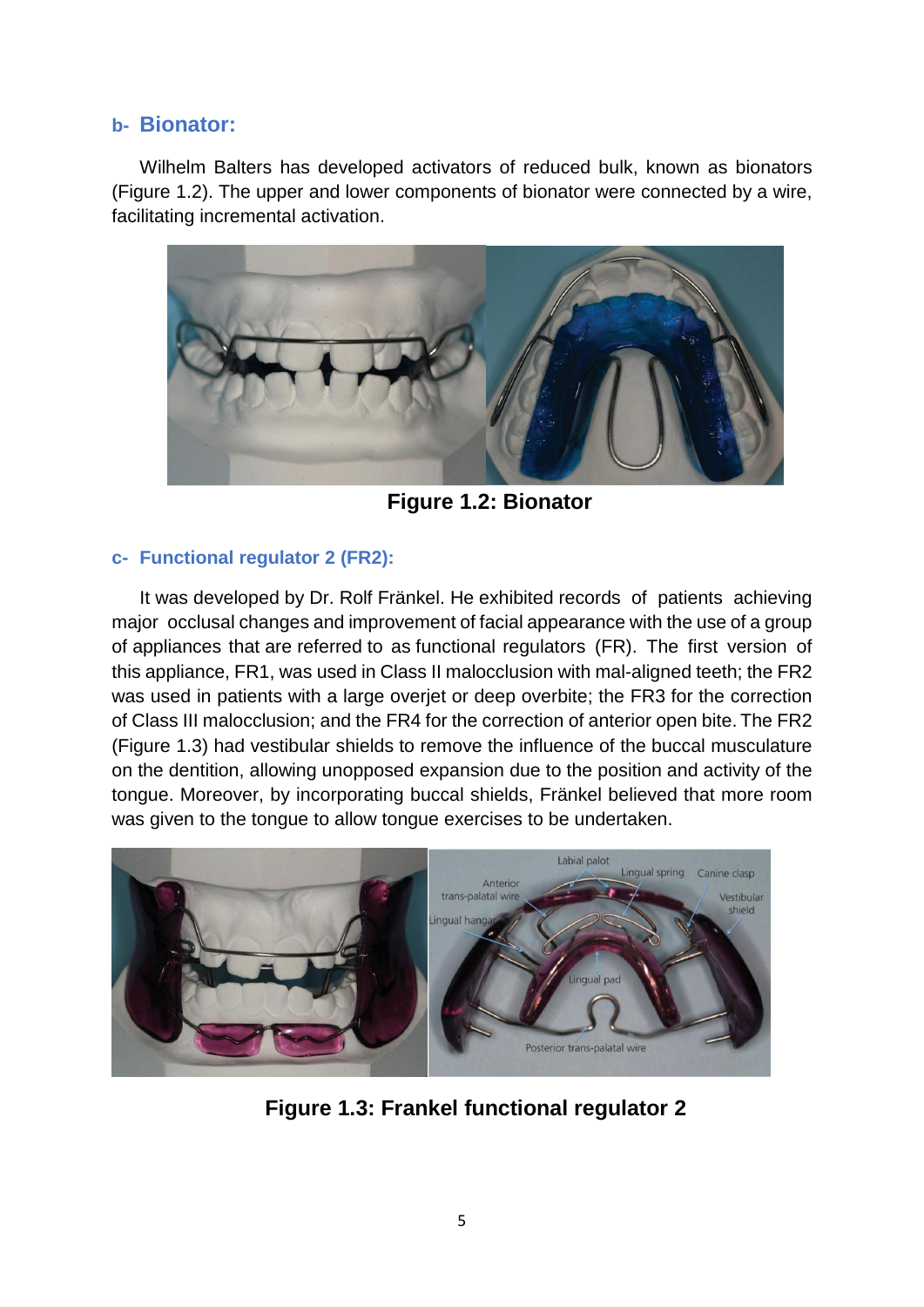#### **d- Mono-block appliance:**

It was developed by Pierre Robin in 1902. This mono-block appliance (Figure 1.4) was a single vulcanite bite jumping appliance which was used to position the mandible forward in patients with Class II malocclusion due to mandibular deficiency.



**Figure 1.4: Monoblock appliance**

## **e- Twin block appliance:**

It was first developed by William Clark in 1977. Originally, it was made of acrylic blocks cut at 45 degrees to the occlusal plane; this has since been modified to 70 degrees (Figure 1.5) to provide better engagement of the blocks and more positive forward positioning. Forces are not applied directly to the upper incisors. Retention of the upper appliance is achieved by Adams cribs on the maxillary first molars and additional cribs on maxillary first premolars if they are erupted. The lower appliance has Adam's cribs on the mandibular first premolars and first molars, typically made from 0.7mm stainless steel. Additional retention afforded by ball clasps on the lower incisors.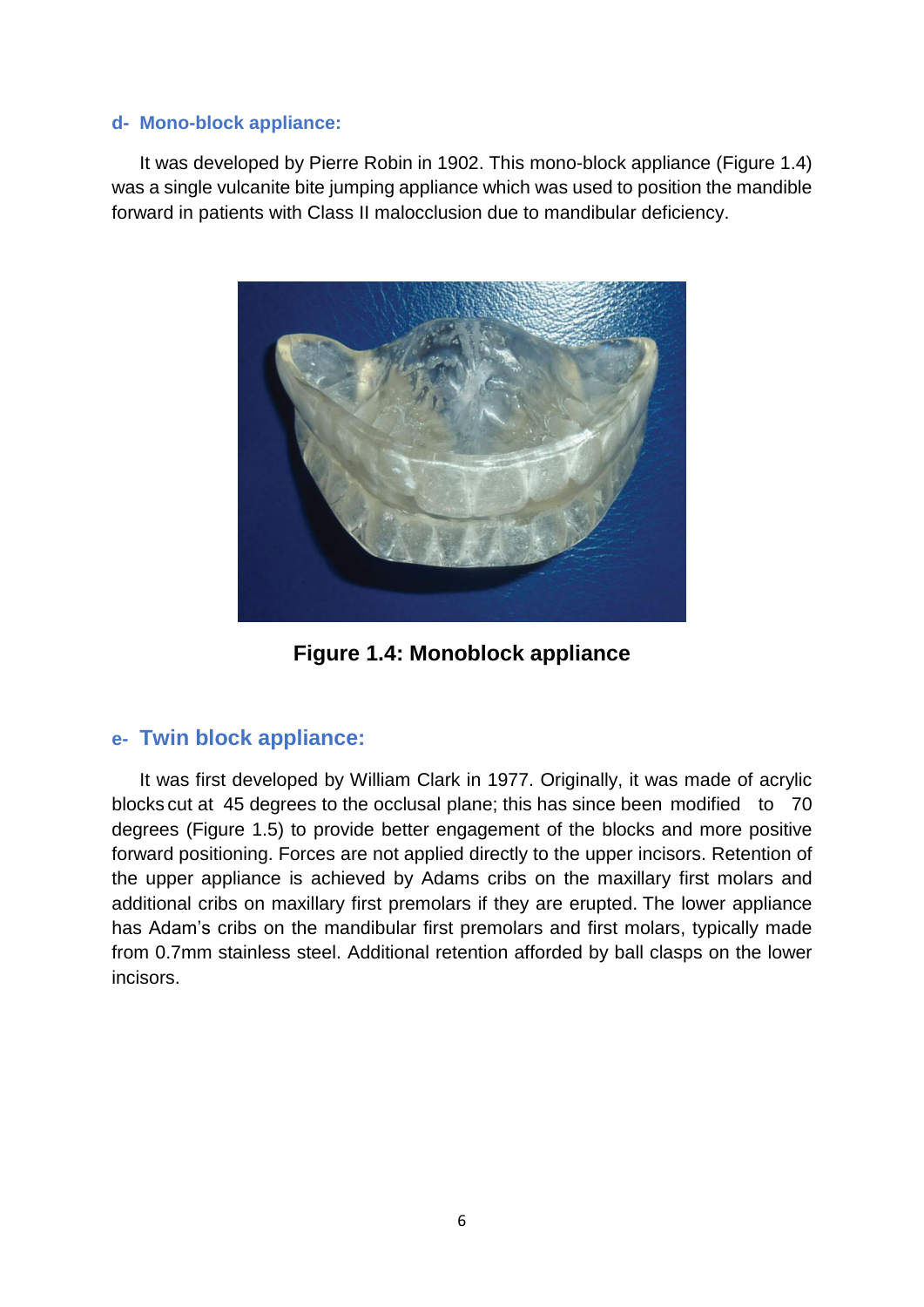

**Figure 1.5: Twin block appliance**

# **2- Fixed functional appliances:**

## **a- Rigid fixed functional appliances:**

## **- Herbst appliance:**

It is the first fixed functional appliance developed by Emil Herbst in 1909. It was later popularized by Pancherz (1979). It consists of a bilateral telescopic mechanism (Figure 1.6) that maintain the mandible in a protruded position. The Herbst appliance can be banded, cast, and acrylic splint or cantilever bite jumper.



**Figure 1.6: Herbst appliance**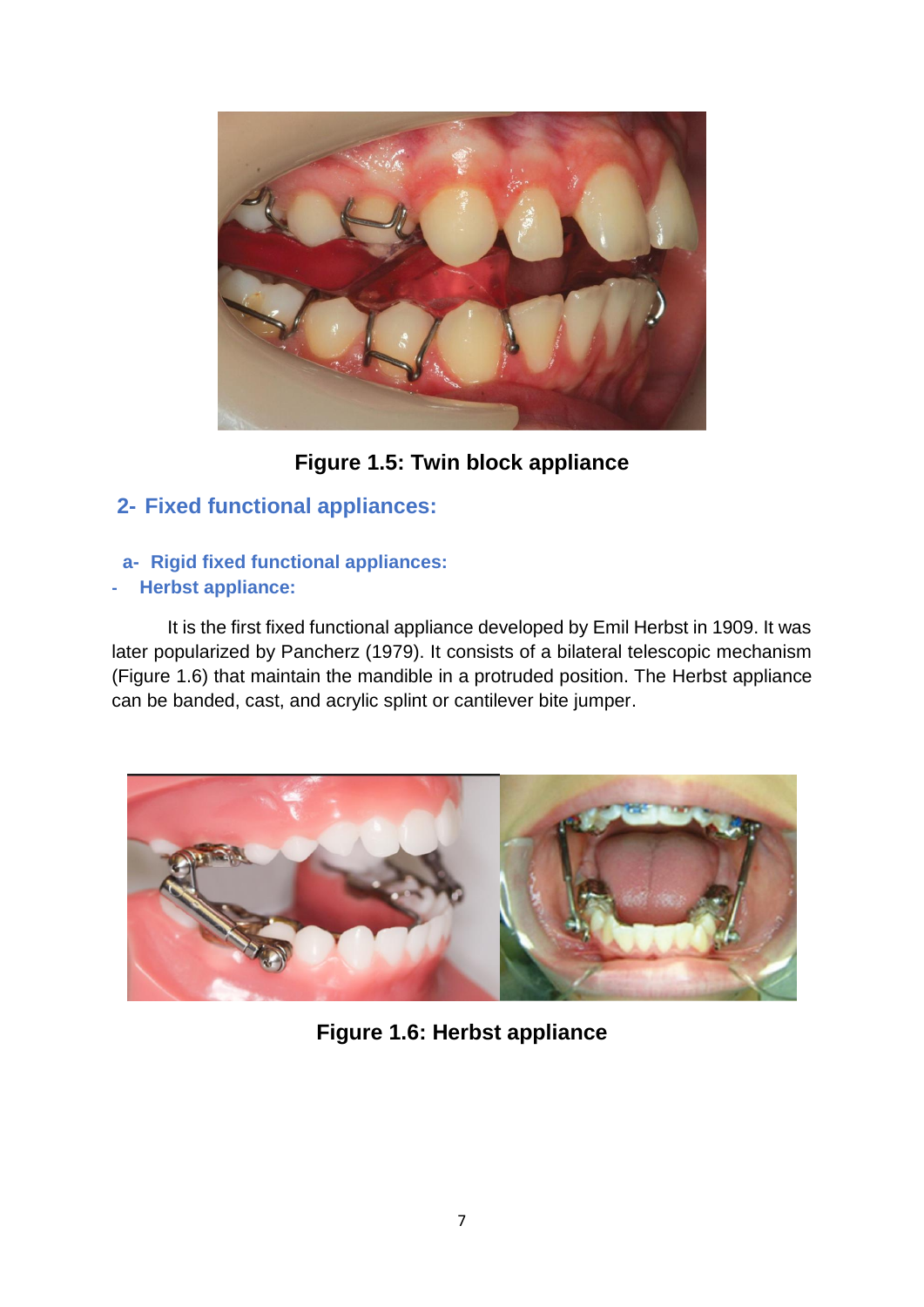## **b- Flexible fixed functional appliances: 1- Jasper Jumper:**

It was developed in 1987 by J.J. Jasper and was popularized thereafter. It was the first flexible fixed functional appliance (Figure 1.7) to apply a distal and intrusive force to the maxillary molars along with a mesial and intrusive force on the lower incisors. It consists of vinyl-coated springs attached to the maxillary molar headgear tubes and attached either directly to the lower arch wire just distal to the canines, or to a sectional bypass wire from an auxiliary tub on the lower molar to just distal to the lower canine.



**Figure 1.7: Jasper Jumper**

## **2- Eureka spring:**

It was debeloped by DeVincenz in 1997, similar in action to the other flexible fixed functional appliances. It is an open-wound coil spring encased in a tripletelescoping plunger assembly with flexible ball-and-socket attachments (Figure 1.8).



**Figure (1.8): Eureka spring**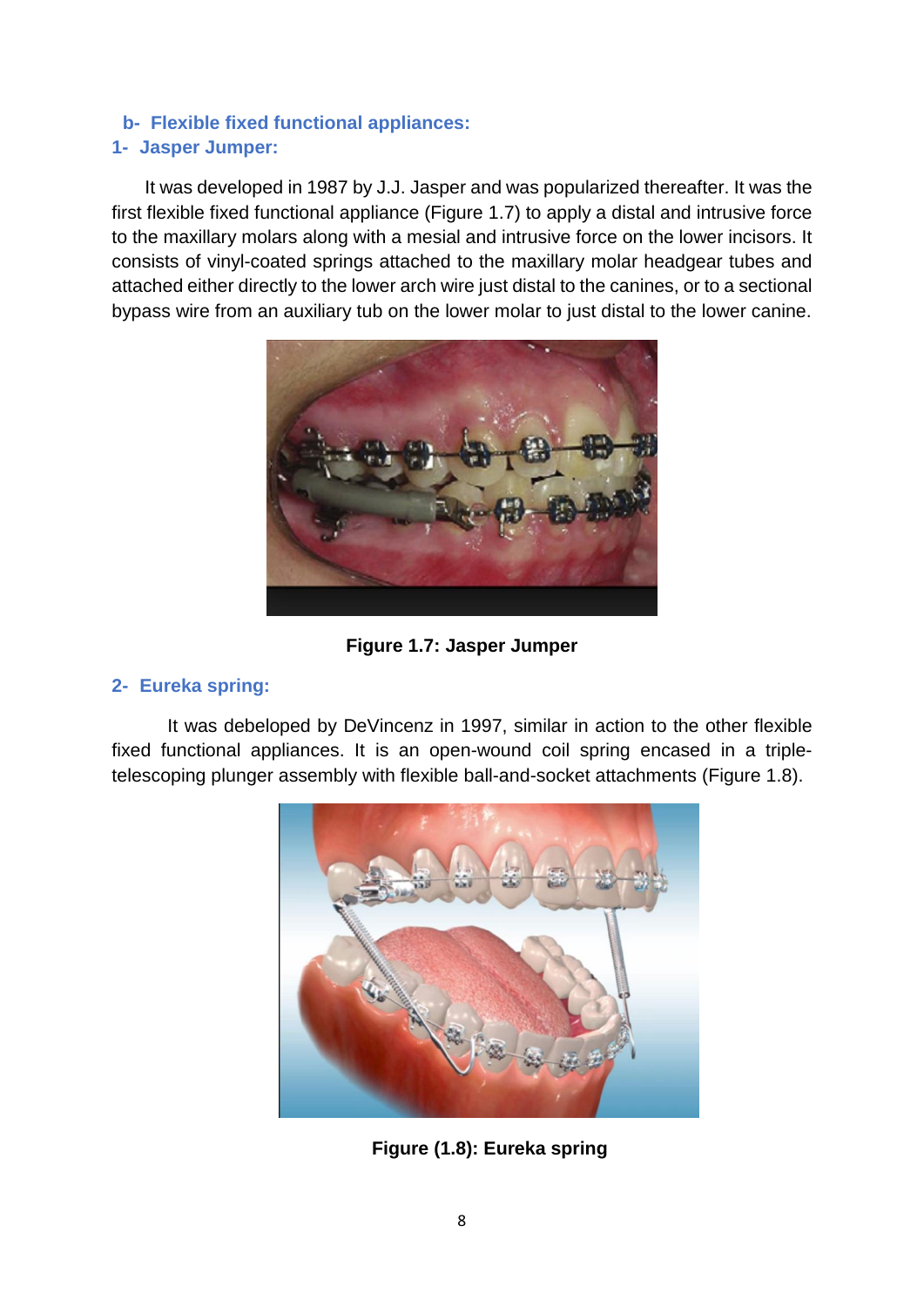#### **3- Forsus:**

The original Forsus was developed by Bill Vogt in 2001 and was attached to the maxillary molar tubes and lower arch wire, similar to the Jasper Jumper but consisting of a Nitinol flat spring or ribbon. The later design of the Forsus FRD (fatigue resistant device) consists of an inter-maxillary push spring attached to the maxillary molar headgear tube and a push rod attached distal to the lower canine or first premolar, in conjunction with fixed appliance (Figure1.9).



**Figure 1.9: Forsus FRD (fatigue resistant device)**

## **Functional appliances and Class III malocclusion**

The effects of functional appliances in Class III correction appear to be primarily dentoalveolar, namely:

- 1- Proclination of the upper incisors.
- 2- Retroclination of the lower incisors.
- 3- Downward and backward rotation of the mandible.
- 4- Increase in lower anterior face height.

# **Indication and case selection for functional appliance therapy to correct Class III malocclusion**

The ideal Class III case for correction with a functional appliance will have the following features:

- 1- Mild to moderate skeletal III relationship.
- 2- Average to reduced lower face height and Frankfurt–mandibular planes angle.
- 3- Anterior crossbite with displacement from centric relation to centric occlusion.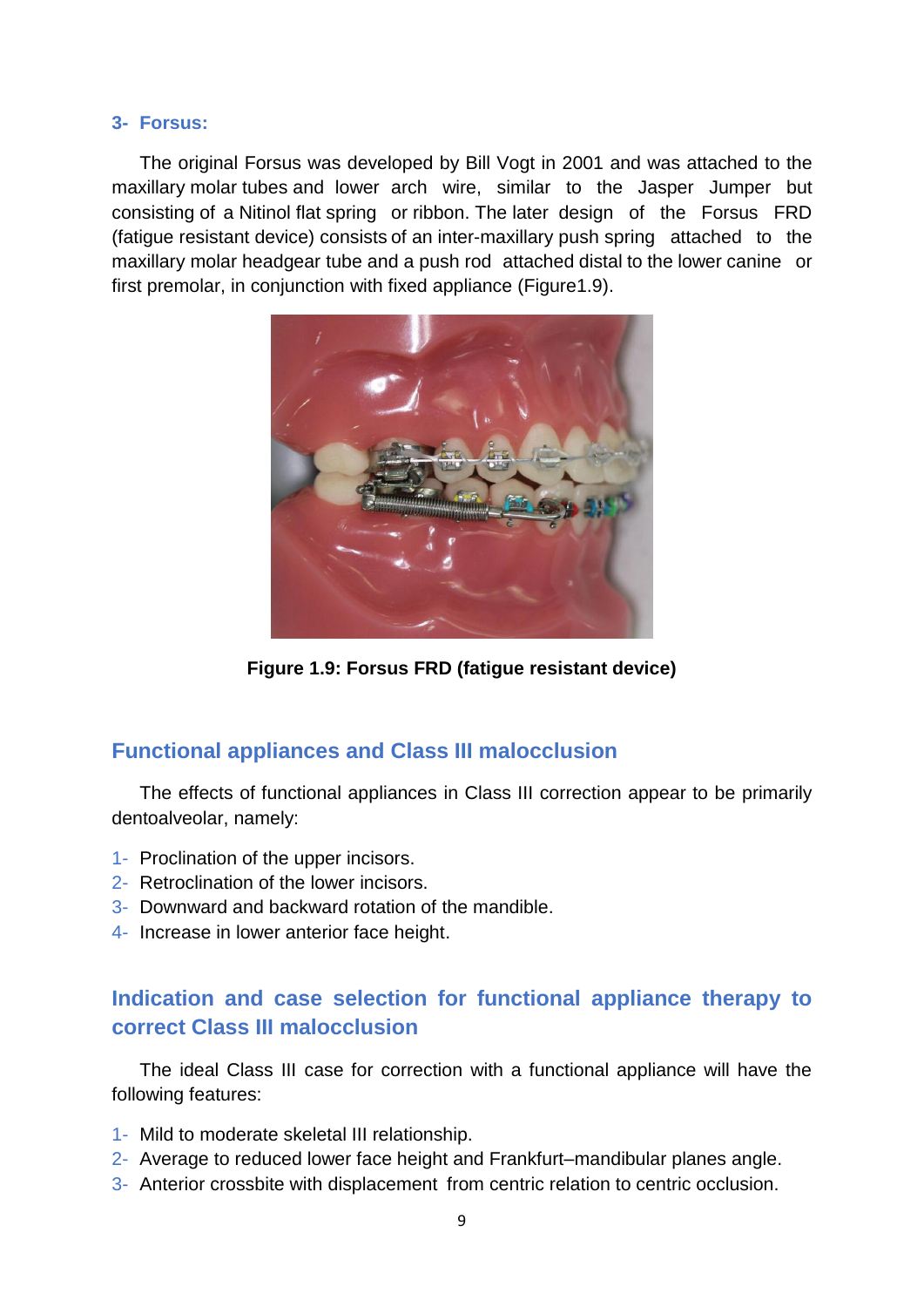- 4- Average or increased overbite.
- 5- Upright or retroclined maxillary incisors.
- 6- Upright or proclined mandibular incisors.

Treatment is usually undertaken in the early mixed dentition following the establishment of a Class III incisor relationship secondary to the eruption of the permanent incisors. This theoretically takes advantage of the potential for greater growth of the maxilla than the mandible during the pre-pubertal period, while also eliminating any functional displacements before they become established.

# **Examples of functional appliances used for correction Class III malocclusion**

#### **a- Frankel functional regulator 3 (FR3):**

This is probably the most easily recognized and commonly used functional appliance for Class III correction. It is a soft tissue–borne appliance that consists of a wire framework to which are attached acrylic pads and shields designed to displace the soft tissues and muscles that restrict maxillary development. The vestibular shields in the FR3 appliance (Figure 1.10), as with the FR2, are positioned buccally, extending from the depth of the sulci to displace the force of the buccinators and the perioral muscles away from the dentition. The labial pads are situated in the upper labial vestibule above the teeth and extended to remove the force of the upper lip from the maxilla.



**Figure 1.10: Frankel functional regulator 3**

#### **b- Reverse Twin Block appliance**

The Twin Block appliance (Figure 1.11) was originally described by William Clark and has proved a very popular functional appliance for Class II correction, particularly in the United Kingdom. This popularity relates to its simple design and underlying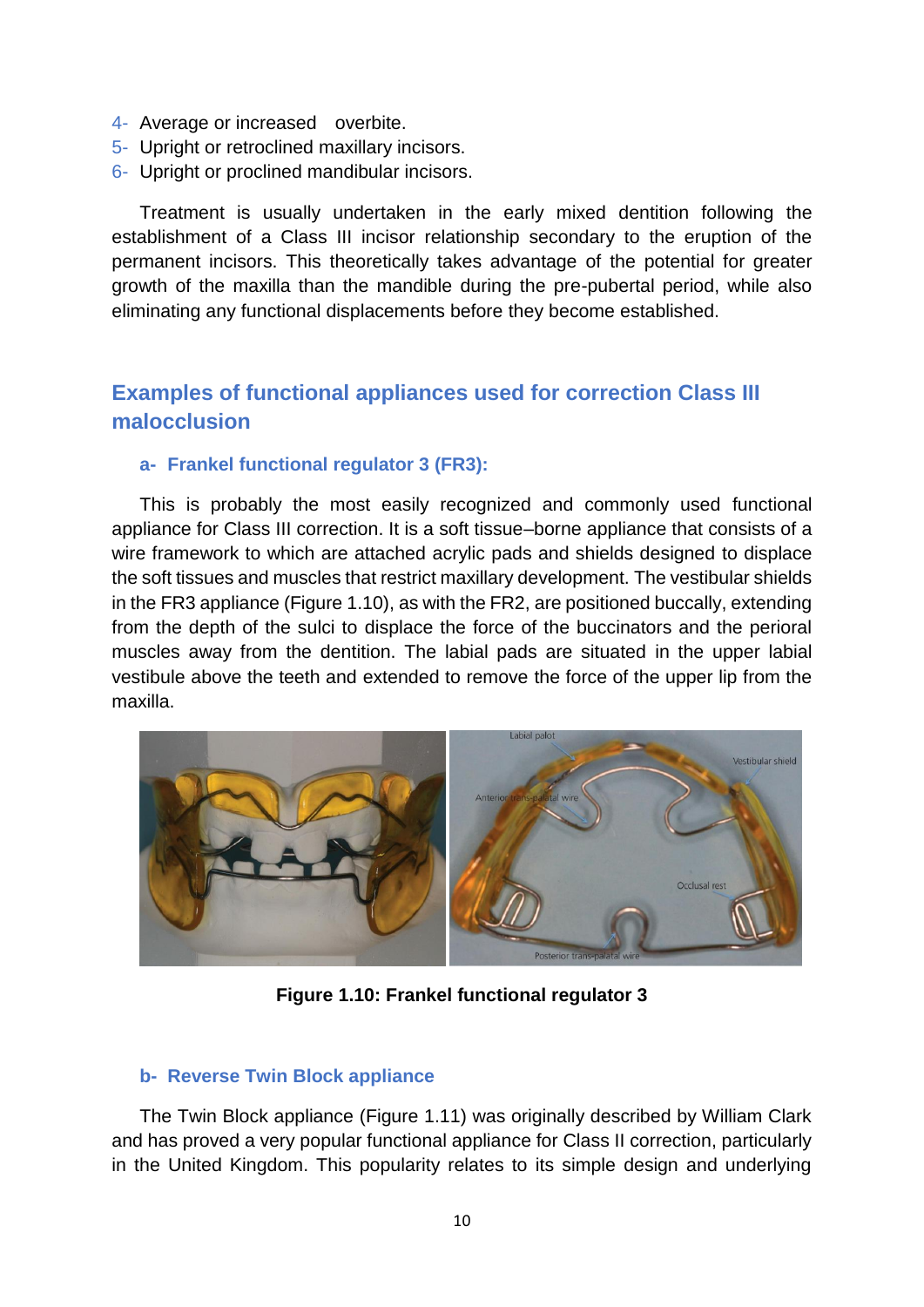concept. It also tends to be robust and well tolerated and can be worn in function without precluding speech or eating. It also has a very potent and efficient Class II effect, resulting in significant dento-alveolar results. Clark also described a version of the appliance for Class III correction, the basic premise of which is reversing the blocks so that the lower block occludes distal to the upper block.





**Figure 1.11: Reverse Twin Block appliance**